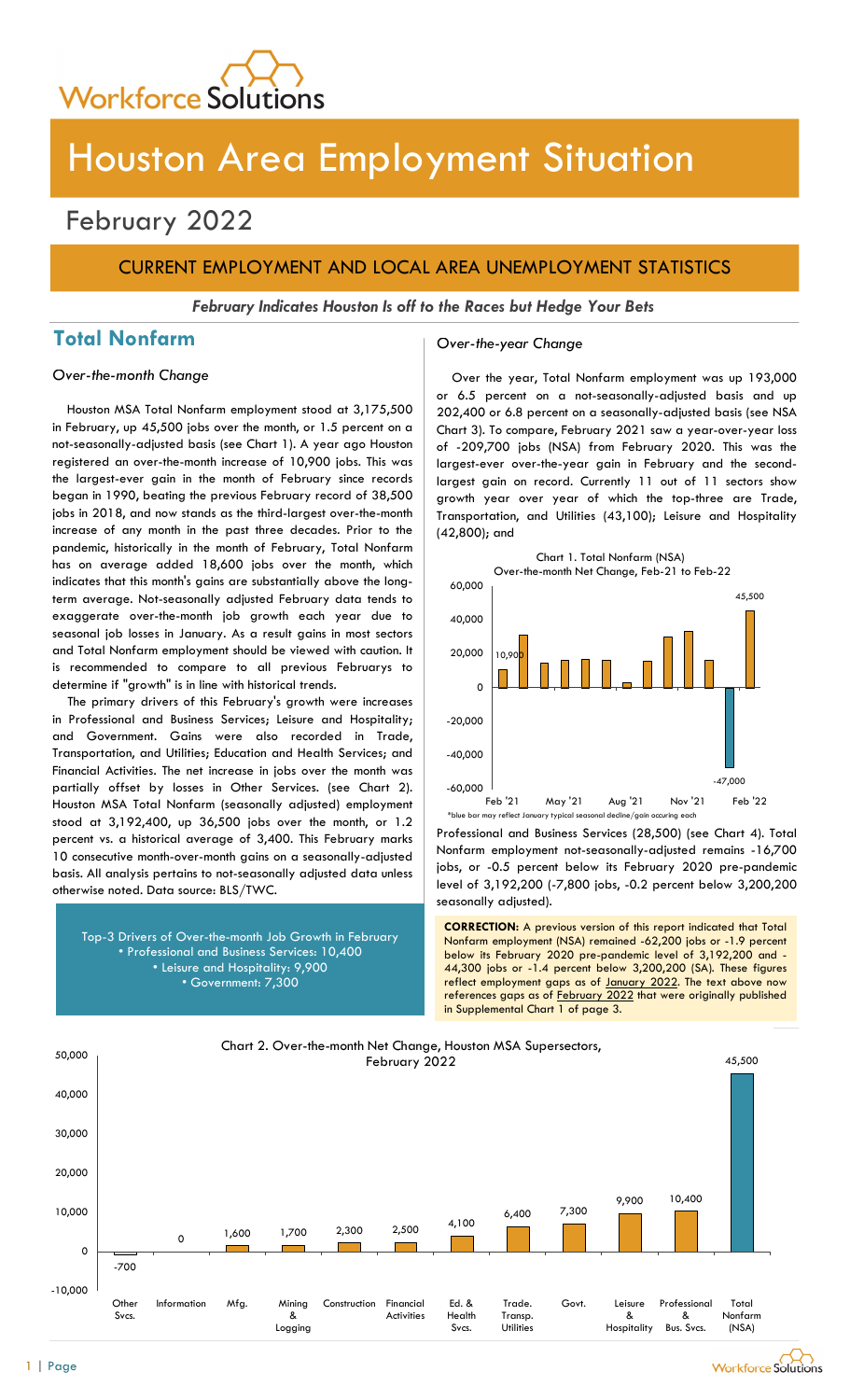## Houston Area Employment Situation

#### February 2022

#### Previous Month's Revisions

Total Nonfarm employment was revised upward by 4,700 jobs for a December to January smaller net loss of -47,000 compared to an original estimate of -51,700 jobs. An upward revision of +3,500 jobs in Trade, Transportation, and Utilities was the largest contributor followed by Leisure and Hospitality (+3,100) and Construction (+1,500). Downward revisions in Professional and Business Services (-1,400), Education and Health Services (-1,400), and Manufacturing (-500) provided a partial offset of the overall upward revision to Total Nonfarm employment (see Chart 5).







Chart 4. Over-the-year Net Change, Houston MSA Supersectors, February 2021 to February 2022



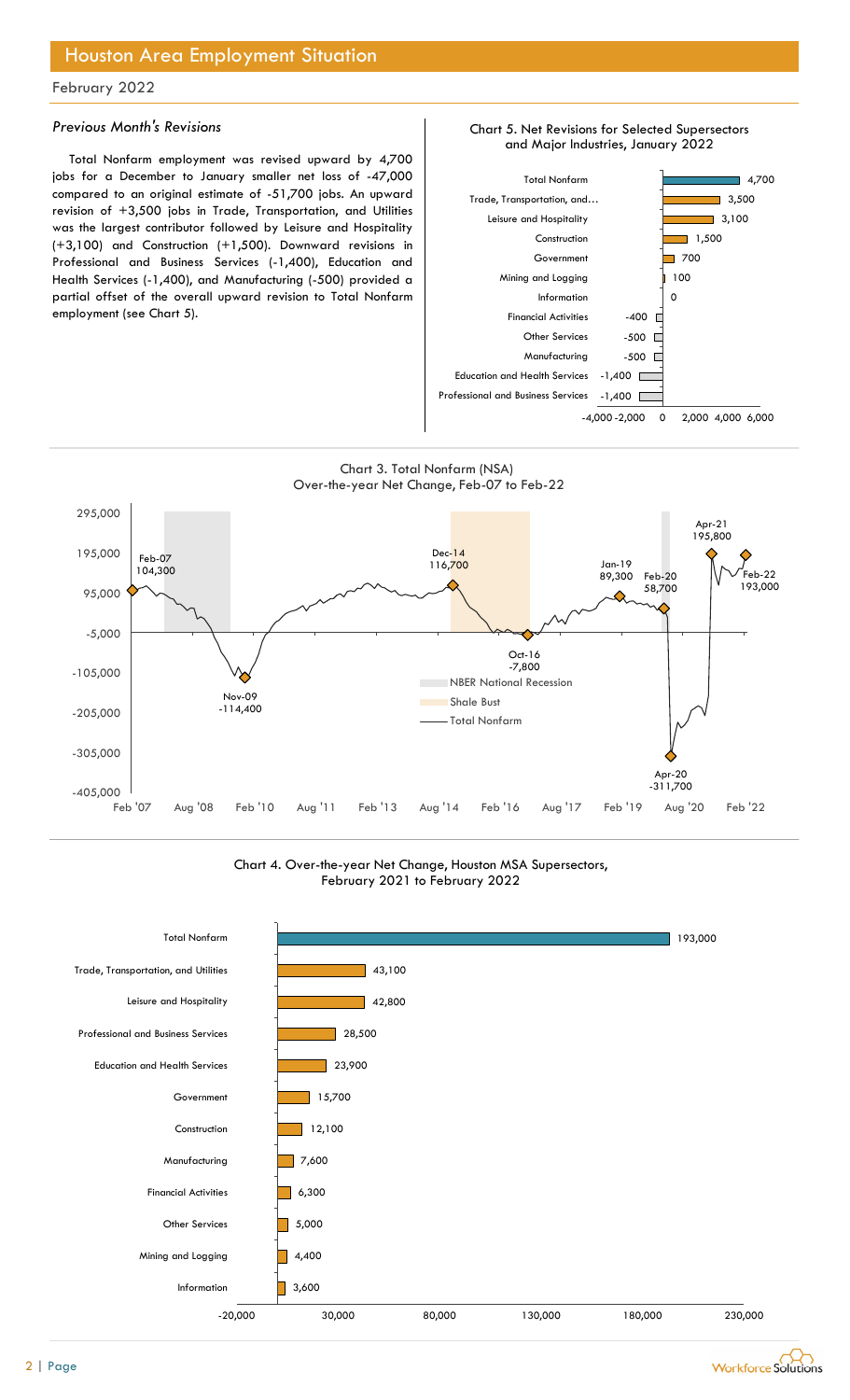## Supplemental Commentary

#### Overall Impressions

February's over-the-month job growth figures at 45,500 (or 36,500 seasonally-adjusted) were strong enough that one could easily be forgiven for assuming that the recent return to \$100 oil has catapulted Houston's job market back to the days of the Shale Boom. This isn't to say that it's impossible but let's examine the evidence. The best February during the Shale Boom, which was also the previous best February of all-time, occurred in 2013 with 36,800 jobs added over the month not-seasonally-adjusted, or 15,100 jobs seasonally-adjusted. Regardless of which number you prefer, keep in mind that either required an average WTI price of \$85 per barrel and an average total rig count of 1,600 from the end of the Great Recession in mid-2009 until spring 2013, nearly four years, in order to achieve job growth of these magnitudes. WTI has only consistently re-achieved levels above \$90 since early February of this year with a breakout above \$100 shortly after Russia's invasion of Ukraine on February 24th. In addition, current oil prices likely include a \$15-\$20 "war premium" as a result of unfolding geo-political developments with another \$10-\$15 driven by inflation seeping to the broader economy rather than more sustainable fundamentals. During this time, the total rig count has continued to climb at the same gradual pace that it has since bottoming in summer 2020 yet remains some 15 percent below its March 2020 average, 40 percent below its late-2018 peak, and 67 percent below its late-2011 Shale Boom peak. Also as a reminder, the monthly job numbers represent a snapshot of the week of the 12th of the month. In other words, it's doubtful that oil prices have remained high enough, long enough, to spur the kind of job growth we saw this February, especially given the lack of follow-through regarding the rig count. It is also worth noting that Architectural and Engineering industry employment, which is a subset of the broader Professional and Business Services category, saw an outright decline over the month of 700 jobs. While many jobs in the Professional and Business Services sector are affected by the oil and gas industry to varying degrees, Architecture and Engineering is distinct from E&P and oil field services in name only and should have seen growth this month if we're to concede that oil prices were the driving force behind this February's exceptional performance.

Leaving aside for a moment the aforementioned issues, there were other anomalies found in this month's jobs report. Retail Trade added 2,000 jobs in February. This is in complete contrast to the long-established seasonal trend of shedding jobs every February in a continuation of January's loss of holiday-related jobs that has been the norm since records began in 1990. While it is not unprecedented for seasonal patterns to change over time, e.g. Local Government Education started seeing gains in September rather than August beginning in 2008 due to legislation delaying the start to the academic year, we must question why such a development would occur within Retail. Other Services, a catch-all category for various types of services ranging from personal care to automotive repair to dry-cleaners, to domestic help saw losses in February in a break with its historical trend of adding jobs this month, again every year since 1990. Both or either of these trends could in fact be correct however the point is that these and others are out of character for Houston's job market in light of all past Februarys and force us to question whether the overall report is an anomaly.

Clearly I'm a skeptic when it comes to the magnitude of this February's reported job growth across many of our major industry sectors, but I don't question that we added jobs, perhaps even more than a typical February. As noted in last month's report on the 2021 annual benchmark revisions, Houston ended last year on a high note despite some areas performing worse than before, e.g. Mining and Logging, others making modest in-roads like Construction, and others still like Government having fared far better than originally reported. I firmly believe the momentum from the end of 2021 has continued through at least the first few months of this year. Whether that momentum has accelerated to the point that the employment gap to February 2020 could be closed in the next two months (we only need 7,800 jobs after this month's gains) is debatable (see Supplemental Chart 1 below). Is Houston still on track? Absolutely, but like the rest of the country and the world, we're navigating the trifecta of inflation, interest rates, and geo-political risk, factors that will define 2022 and beyond. Fins Is m tomplete control me compesions the control method website the control method in the this sector - Post 2021 Benchmark Revisions and the content of change over three, e.g. Local Government Education started seeing



## Supplemental Chart 1. Houston MSA Current Employment Level as of Feb 2022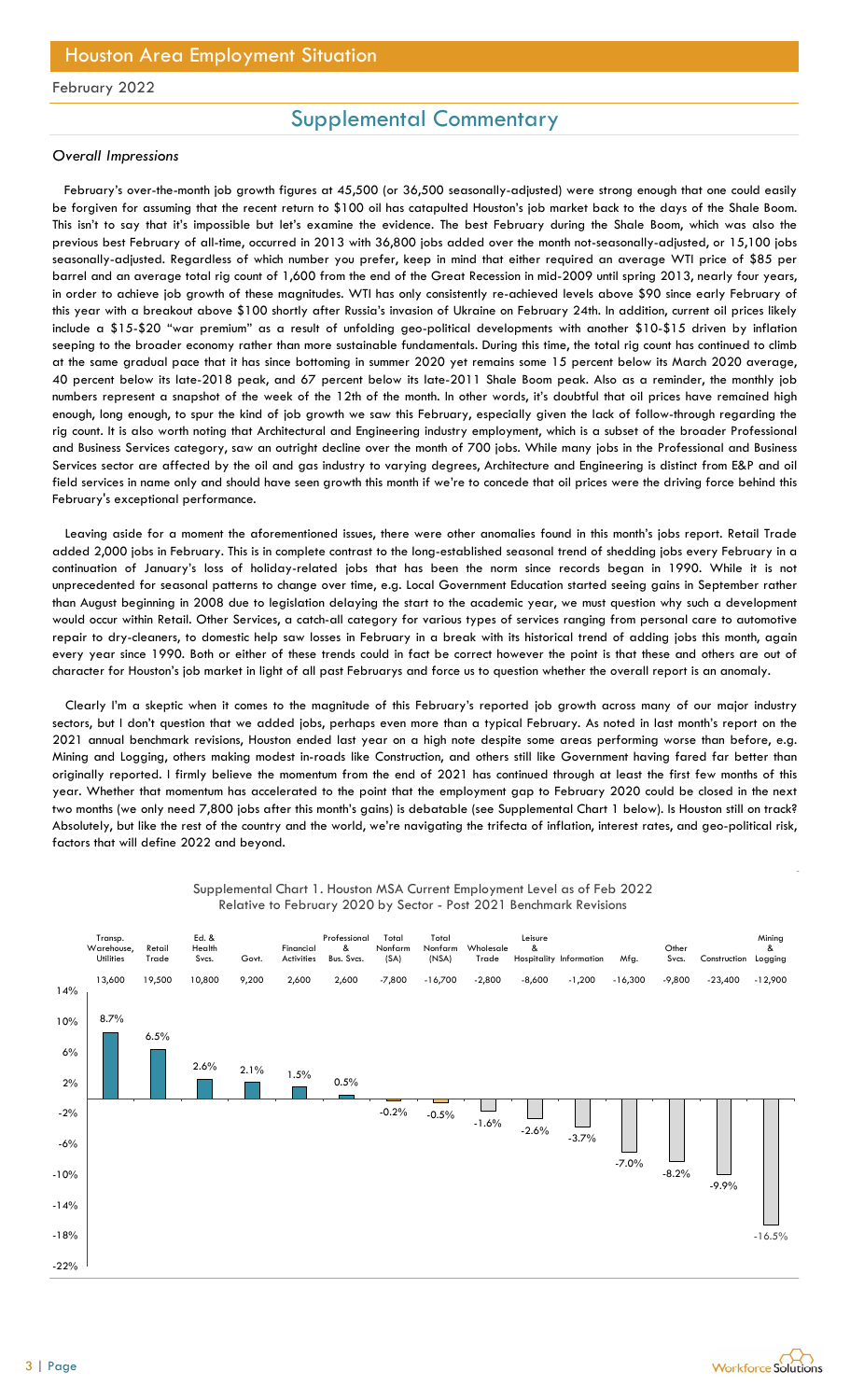## GAINING INDUSTRY HIGHLIGHTS

## Professional and Business Services

#### Over-the-month Change

Professional and Business Services was the largest gaining sector over the month up 10,400 jobs, or 2.1 percent (see Chart 6). This was the largest-ever gain in the month of February since records began in 1990, beating the previous February record of 7,200 jobs in 2020, and now stands as the second-largest overthe-month increase of any month in the past three decades. Historically in the month of February, Professional and Business Services has added an average of 3,400 jobs over the month, which indicates that this month's gains are substantially above the long-term average. Administrative and Support and Waste Management and Remediation Services was the largest contributor to the overall sector's increase, up 7,100 jobs over the month. The second-largest contributor was Professional, Scientific, and Technical Services, which added 3,200 jobs from January to February. Lastly, Management of Companies and Enterprises contributed, 100 jobs.

Year over year, Professional and Business Services was up 28,500 jobs, or 5.8 percent (see Chart 7). This was the largest February over-the-year increase on record and the largest gain since September 2021's increase of 31,700 jobs. It also marks nine consecutive months of over-the-year gains. Furthermore, 14.8 percent of total (gross) jobs added across the region over the past year can be attributed to Professional and Business Services. Administrative and Support and Waste Management and Remediation Services was the largest contributor to the overall sector's increase, up 16,900 jobs over the year.



Over-the-year Change The second-largest contributor was Professional, Scientific, and Technical Services, which added 11,400 jobs from February a year ago. Lastly, Management of Companies and Enterprises contributed, 200 jobs. Total Professional and Business Services employmnent (NSA) remains -7,800 jobs, or -1.5 percent below its February 2020 pre-pandemic level of 514,700. At the same time, the sector's share of Houston area Total Nonfarm Employment has remained constant at 16.4 percent over the past year.



This sector is composed of establishments specializing in professional, scientific, and technical activities; managment of establishments holding equity interests in order to influence management decisions; and office administration, hiring of personnel, security, cleaning, and waste disposal. Of the three main component industries, Professional, Scientific, and Technical Services accounts for a plurality of the sector's employment at 48 percent (see Chart 8). Across the Houston MSA, the concentration of jobs in the overall sector is 11 percent higher than the national average, due to a 13-percent higher concentration in Professional, Scientific, and Technical Services serving the oil and gas industry.



**Professional, Scientific, & Technical Svcs.** 

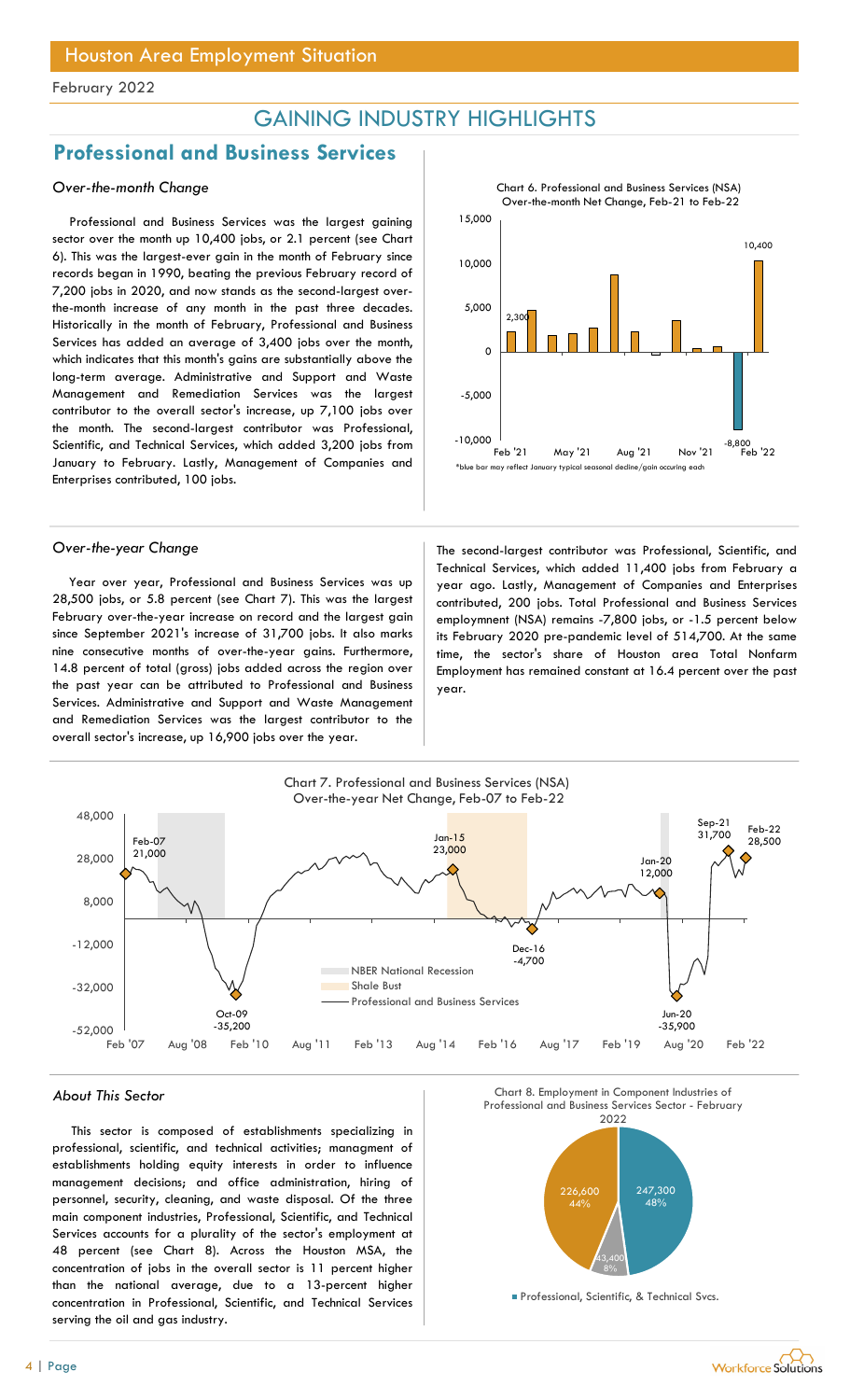## GAINING INDUSTRY HIGHLIGHTS

## Leisure and Hospitality

### Over-the-month Change

Leisure and Hospitality was the second-largest gaining sector over the month up 9,900 jobs, or 3.1 percent (see Chart 9). This was the largest-ever gain in the month of February since records began in 1990, beating the previous February record of 6,300 jobs in 2013. Historically in the month of February, Leisure and Hospitality has added an average of 3,500 jobs over the month, which indicates that this month's gains are substantially above the long-term average. Accommodation and Food Services was the largest contributor to the overall sector's increase, up 8,700 jobs over the month. The second-largest contributor was Arts, Entertainment, and Recreation, which added 1,200 jobs from January to February. Leisure and Hospitality employment was revised upward by 3,100 jobs for a December to January smaller net loss of -2,900 compared to an original estimate of - 6,000 jobs.



Year over year, Leisure and Hospitality was up 42,800 jobs, or 15.1 percent (see Chart 10). This was the largest February over-the-year increase on record and the largest gain since September 2021's increase of 47,500 jobs. It also marks nine consecutive months of over-the-year gains. Among sectors currently showing growth, this sector is the fastest-growing in percentage terms across the Houston area. Furthermore, 22.2 percent of total (gross) jobs added across the region over the past year can be attributed to Leisure and Hospitality. Accommodation and Food Services was the largest contributor

Over-the-year Change to the overall sector's increase, up 38,100 jobs over the year. The second-largest contributor was Arts, Entertainment, and Recreation, which added 4,700 jobs from February a year ago. Total Leisure and Hospitality employmnent (NSA) remains - 18,500 jobs, or -5.5 percent below its February 2020 prepandemic level of 334,500. At the same time, the sector's share of Houston area Total Nonfarm Employment has risen from 9.5 percent to 10.3 percent over the past year.



This sector is composed of establishments that produce and promote in live performances, events, of exhibits of historical, cultural, or educational interest or related to recreation or hobbies intended for public viewing; and provide customers with lodging and/or meals and beverages for immediate consumption. Of the two main component industries, Accommodation and Food Services accounts for the majority of the sector's employment at 91 percent (see Chart 11). Across the Houston MSA, the concentration of jobs in the overall sector is 4 percent higher than the national average.



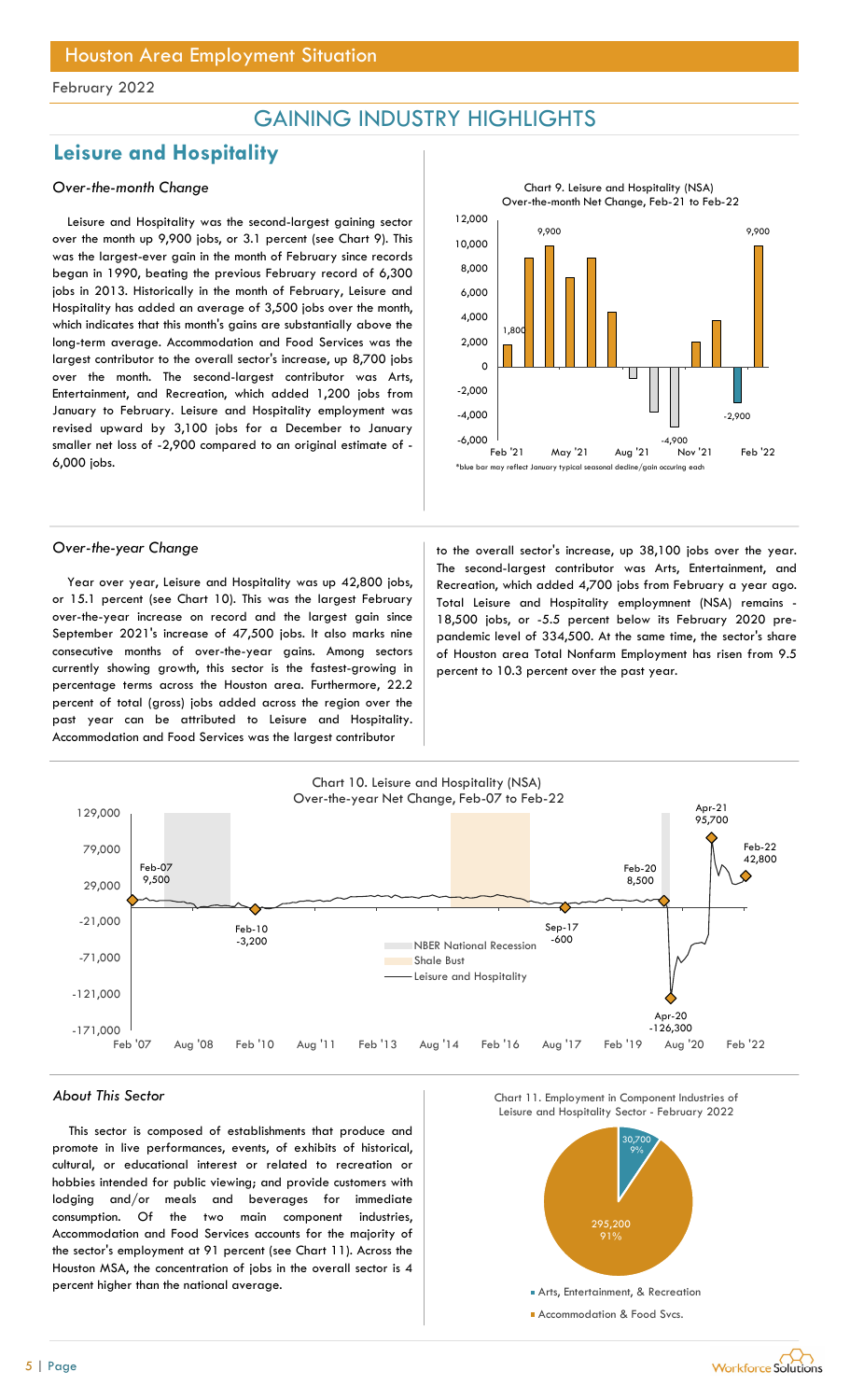## GAINING INDUSTRY HIGHLIGHTS

## Government

#### Over-the-month Change

Government was the third-largest gaining sector over the month up 7,300 jobs, or 1.7 percent (see Chart 12). This was the largest February over-the-month gain in since 2020. Historically in the month of February, Government has added an average of 6,400 jobs over the month, which indicates that this month's gains are slightly above the long-term average. Local Government was the largest contributor to the overall sector's increase, up 6,200 jobs over the month. The second-largest contributor was State Government, which added 700 jobs from January to February. Lastly, Federal Government contributed, 400 jobs. Government employment was revised upward by 700 jobs for a December to January smaller net loss of -6,900 compared to an original estimate of -7,600 jobs.



Year over year, Government was up 15,700 jobs, or  $3.7$  percent to 13.8 percent over the past year. percent (see Chart 13). This was the largest-ever over-the-year gain in February and the second-largest gain on record. It also marks nine consecutive months of over-the-year gains. Local Government was the largest contributor to the overall sector's increase, up 11,400 jobs over the year. The second-largest contributor was State Government, which added 3,000 jobs from February a year ago. Lastly, Federal Government contributed, 1,300 jobs. Total Government employmnent (NSA) now exceeds its February 2020 pre-pandemic level of 428,400 jobs by

Over-the-year Change 1,900, or 0.4 percent. At the same time, the sector's share of Houston area Total Nonfarm Employment has fallen from 14.1



#### About This Sector

This sector consists of establishments of federal, state, and local government agencies that administer, oversee, and manage public programs and have executive, legislative, or judicial authority over other institutions within a given area that are not performed by private establishments. For MSA data, this includes public education but excludes healthcare. Of the three main component industries, Local Government accounts for the majority of the sector's employment at 71 percent (see Chart 14). Across the Houston MSA, the concentration of jobs in the overall Government sector is 8 percent less than the national average.





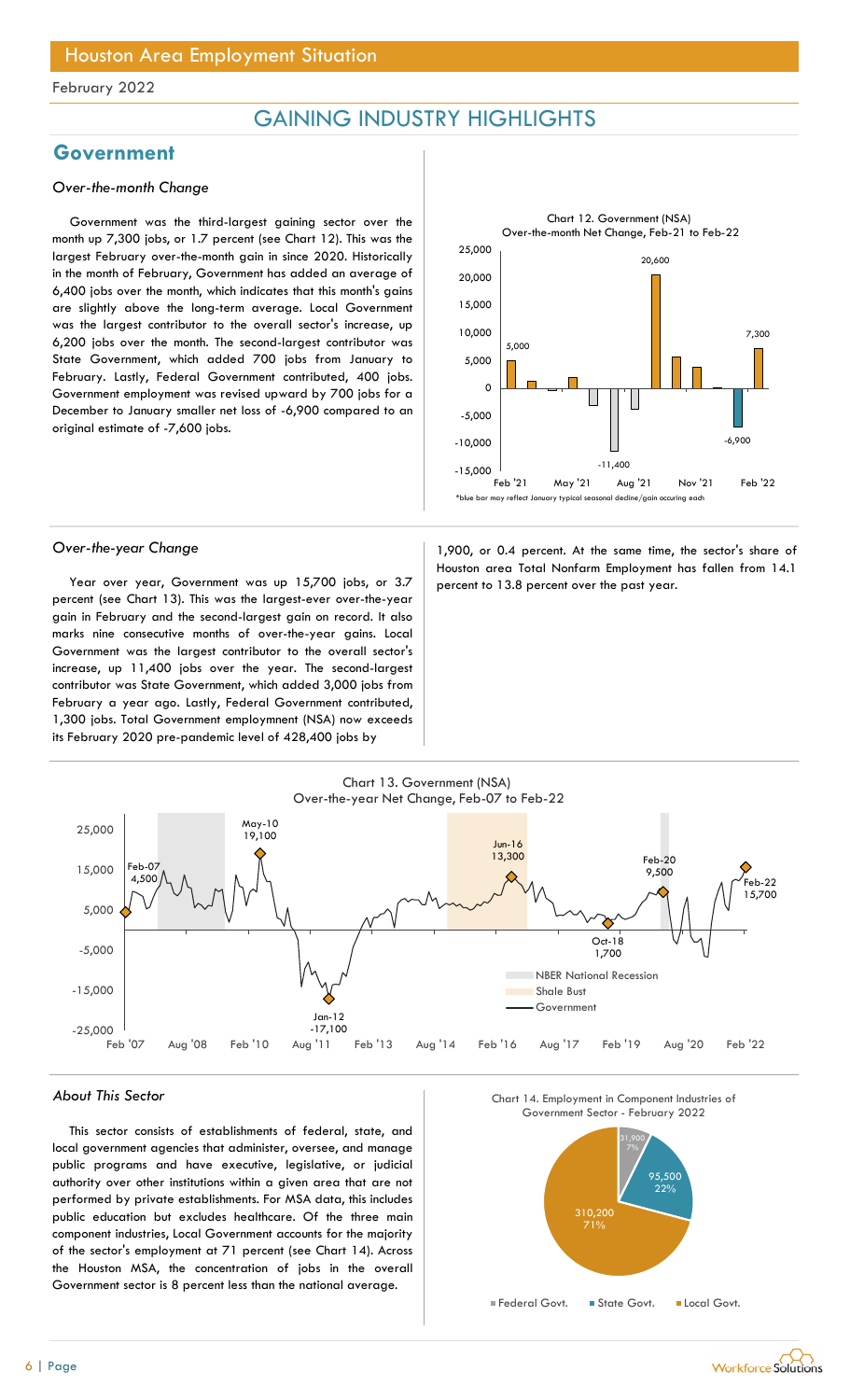## GAINING INDUSTRY HIGHLIGHTS

15,000

10,000

-15,000 -10,000

## Trade, Transportation, and Utilities

### Over-the-month Change

Trade, Transportation, and Utilities also saw an increase over the month up 6,400 jobs, or 1.0 percent (see Chart 15). This was the largest-ever gain in the month of February since records began in 1990. Historically in the month of February, Trade, Transportation, and Utilities has lost an average of -2,600 jobs over the month, which indicates that this month's gains are substantially in contrast to the long-term average decline. Wholesale Trade was the largest contributor to the overall sector's increase, up 3,200 jobs over the month. The secondlargest contributor was Retail Trade, which added 2,000 jobs from January to February. Lastly, Transportation, Warehousing, and Utilities contributed, 1,200 jobs. Trade, Transportation, and Utilities employment was revised upward by 3,500 jobs for a December to January smaller net loss of -15,600 compared to an original estimate of -19,100 jobs.



Year over year, Trade, Transportation, and Utilities was up 43,100 jobs, or 7.0 percent (see Chart 16). This was the largestever over-the-year gain in February or any other month since records began, beating the previous record of 41,600 jobs added in April 2021. It also marks nine consecutive months of over-the-year gains. Furthermore, 22.3 percent of total (gross) jobs added across the region over the past year can be attributed to Trade, Transportation, and Utilities. Retail Trade was the largest contributor to the overall sector's increase, up 24,200 jobs over the year. The second-largest contributor was

Over-the-year Change Wholesale Trade, which added 9,600 jobs from February a year ago. Lastly, Transportation, Warehousing, and Utilities contributed, 9,300 jobs. Total Trade, Transportation, and Utilities employmnent (NSA) now exceeds its February 2020 prepandemic level of 628,900 jobs by 23,900, or 3.8 percent. At the same time, the sector's share of Houston area Total Nonfarm Employment has risen from 20.7 percent to 20.8 percent over the past year. FILIGHTS<br>
Chart 15. Trade, Transportation, and Utilities (NSA)<br>
Over-the-month Net Change, Feb-21 to Feb-22<br>
17,400<br>
(3,400<br>
15,600<br>
Peb '21 May '21 Aug '21 Nov '21 Feb '22<br>
(3,500<br>
Feb '21 May '21 Aug '21 Nov '21 Feb '22<br> FIIGHLIGHTS<br>
Chart 15. Trade, Transportation, and Utilities (NSA)<br>
20,000<br>
15,000<br>
5,000<br>
5,000<br>
3,300<br>
10,000<br>
20,000<br>
20,000<br>
20,000<br>
20,000<br>
20,000<br>
20,000<br>
20,000<br>
20,000<br>
20,000<br>
20,000<br>
20,000<br>
20,000<br>
20,000<br>
20,00

-20,000

 $-5,000$   $\Big|_{-3,300}$ 

5,000

15,000 and the contract of the contract of the contract of the contract of the contract of the contract of the contract of the contract of the contract of the contract of the contract of the contract of the contract of the

Chart 15. Trade, Transportation, and Utilities (NSA) Over-the-month Net Change, Feb-21 to Feb-22

20,000 and the contract of the contract of the contract of the contract of the contract of the contract of the contract of the contract of the contract of the contract of the contract of the contract of the contract of the

0

-3,300

17,400

-15,600

6,400



This sector is composed of establishments wholesaling agriculture, mining, and manufactured goods; retailing goods in small quantities to the public incl. online; transporting passengers and cargo; warehousing and storage; and providing electricity, natural gas, water, and sewage removal. Of the three main component industries, Retail Trade accounts for a plurality of the sector's employment at 49 percent (see Chart 17). Across the Houston MSA, the concentration of jobs in the overall sector is 10 percent higher than the national average, due to a 36-percent higher concentration in Wholesale Trade primarily related to the oil and gas industry.



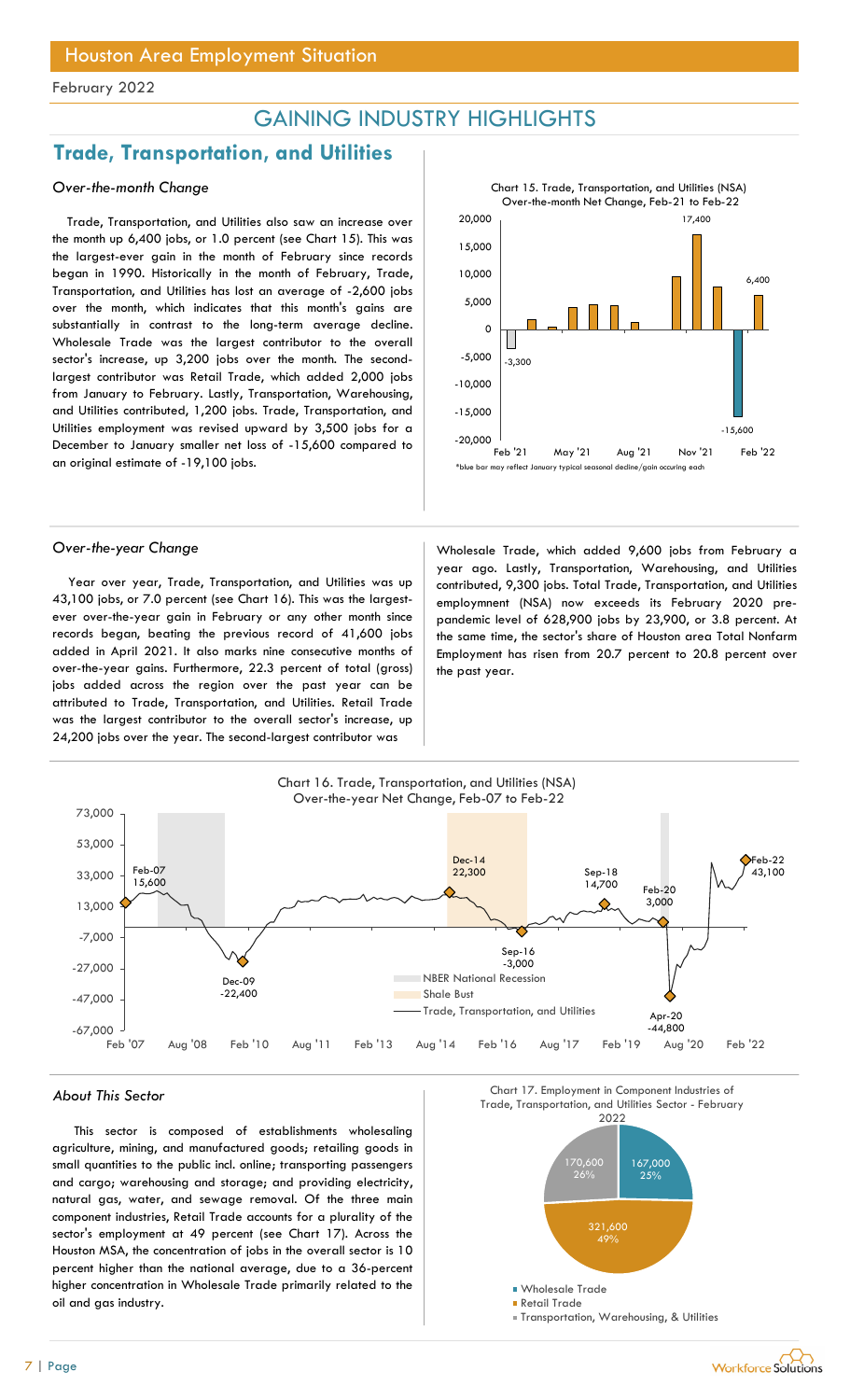## GAINING INDUSTRY HIGHLIGHTS

## Education and Health Services

### Over-the-month Change

Education and Health Services also saw an increase over the month up 4,100 jobs, or 1.0 percent (see Chart 18). This was the largest February gain since 2019 and the third-largest gain historically for the month of February since records began in 1990. Historically in the month of February, Education and Health Services has added an average of 1,900 jobs over the month, which indicates that this month's gains are substantially above the long-term average. Educational Services was the largest contributor to the overall sector's increase, up 2,100 jobs over the month. The second-largest contributor was Health Care and Social Assistance, which added 2,000 jobs from January to February. Education and Health Services employment was revised downward by -1,400 jobs for a December to January larger net loss of -3,300 compared to an original estimate of - 1,900 jobs.

Year over year, Education and Health Services was up 23,900 constant at 13.5 percent over the past year. jobs, or 6.0 percent (see Chart 19). This was the largest-ever over-the-year gain in February and the second-largest gain on record. It also marks nine consecutive months of over-the-year gains. Health Care and Social Assistance was the largest contributor to the overall sector's increase, up 14,500 jobs over the year. The second-largest contributor was Educational Services, which added 9,400 jobs from February a year ago. Total Education and Health Services employmnent (NSA) now exceeds its February 2020 pre-pandemic level of 414,400



Chart 18. Education and Health Services (NSA)

Over-the-year Change in the sector's position of the same time, the sector's percent. At the same time, the sector's share of Houston area Total Nonfarm Employment has remained



#### About This Sector

This sector is composed of establishments that provide private education services (i.e. excluding pubicly-funded primary, secondary, and postsecondary institutions) and establishments that provide healthcare and social assistance to individuals. Of the two main component industries, Health Care and Social Assistance accounts for the majority of the sector's employment at 83 percent (see Chart 20). Across the Houston MSA, the concentration of jobs in the overall sector is 17 percent less than the national average, despite the high physical concentration of healthcare jobs centered around Texas Medical Center.

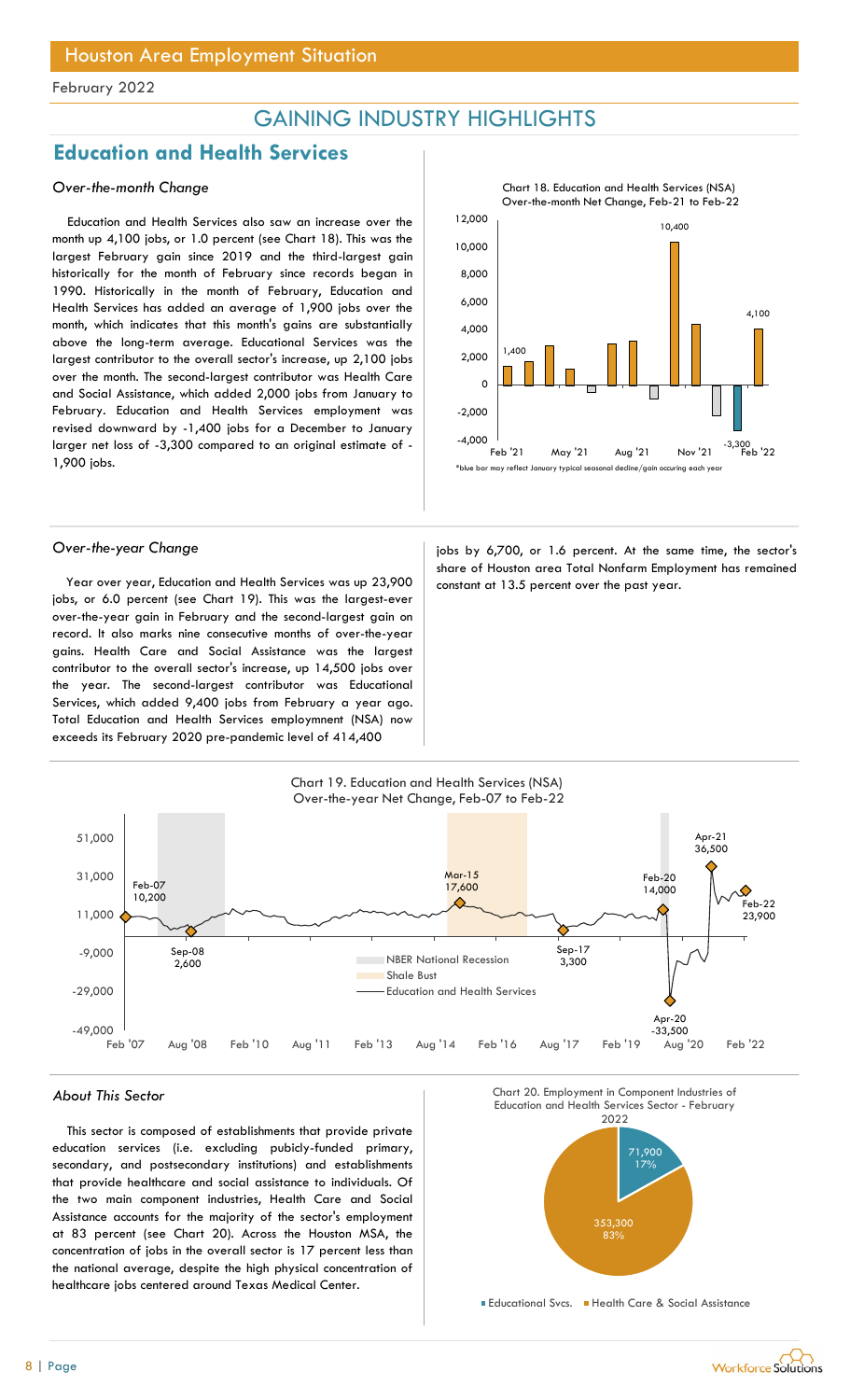## GAINING INDUSTRY HIGHLIGHTS

## Financial Activities

### Over-the-month Change

Financial Activities also saw an increase over the month up 2,500 jobs, or 1.5 percent (see Chart 21). This was the largestever gain in the month of February since records began in 1990, beating the previous February record of 1,300 jobs in 1990, and now stands as the largest over-the-month increase of any month in the past three decades. Historically in the month of February, Financial Activities has added an average of 500 jobs over the month, which indicates that this month's gains are substantially above the long-term average. Finance and Insurance was the largest contributor to the overall sector's increase, up 2,400 jobs over the month. The second-largest contributor was Real Estate and Rental and Leasing, which added 100 jobs from January to February. Financial Activities employment was revised downward by -400 jobs for a December to January larger net loss of -1,800 compared to an original estimate of -1,400 jobs.

Year over year, Financial Activities was up 6,300 jobs, or 3.8 percent (see Chart 22). This was the third-largest over-the-year gain in February since records began in 1990 and the largest gain since September 2021's increase of 7,700 jobs. It also marks nine consecutive months of over-the-year gains. Finance and Insurance was the largest contributor to the overall sector's increase, up 5,300 jobs over the year. The second-largest contributor was Real Estate and Rental and Leasing, which added 1,000 jobs from February a year ago. Total Financial Activities employmnent (NSA) now exceeds its February



Over-the-year Change 2020 pre-pandemic level of 169,200 jobs by 100, or 0.1 percent. At the same time, the sector's share of Houston area Total Nonfarm Employment has fallen from 5.5 percent to 5.4 percent over the past year.



#### About This Sector

This sector is composed of establishments renting, leasing, or allowing use of assets, and financial transactions such as creation, liquidation, or change in ownership of financial assets, underwriting of insurance, and annuities. Of the two main component industries, Finance and Insurance accounts for the majority of the sector's employment at 65 percent (see Chart 23). Across the Houston MSA, the concentration of jobs in the overall Financial Activities sector is 9 percent less than the national average, due to a 20-percent lower concentration in Finance and Insurance offsetting a 24-percent higher concentration in Real Estate and Rental and Leasing.

Chart 23. Employment in Component Industries of



**Real Estate & Rental & Leasing Finance & Insurance**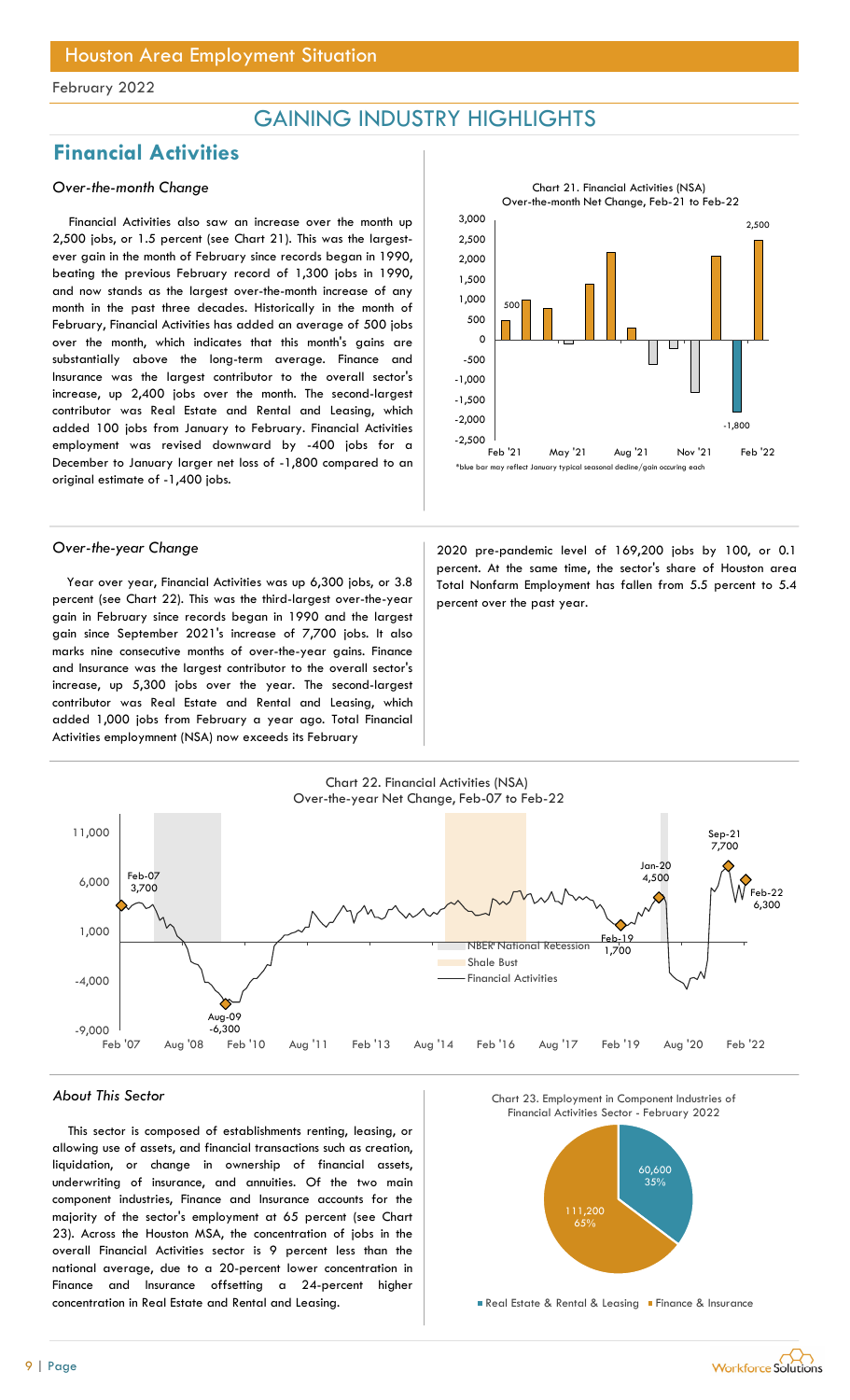## GAINING INDUSTRY HIGHLIGHTS

## **Construction**

### Over-the-month Change

Construction also saw an increase over the month up 2,300 jobs, or 1.1 percent (see Chart 24). This was the largest February over-the-month gain in since 2020. Historically in the month of February, Construction has added an average of 3,700 jobs over the month, which indicates that this month's gains are moderately below the long-term average. Heavy and Civil Engineering Construction was the largest contributor to the overall sector's increase, up 2,100 jobs over the month. The second-largest contributor was Specialty Trade Contractors, which added 500 jobs from January to February. Lastly, Construction of Buildings offset a portion of the sector's gains with a loss of -300 jobs. Construction employment was revised upward by 1,500 jobs for a December to January smaller net loss of -4,600 compared to an original estimate of -6,100 jobs.



Year over year, Construction was up 12,100 jobs, or 6.0 percent (see Chart 25). This February also marks six consecutive months of over-the-year gains. Specialty Trade Contractors was the largest contributor to the overall sector's increase, up 5,300 jobs over the year. The second-largest contributor was Construction of Buildings, which added 4,200 jobs from February a year ago. Lastly, Heavy and Civil Engineering Construction contributed, 2,600 jobs. Total Construction employmnent (NSA) remains -25,700 jobs, or -10.8 percent below its February 2020 pre-pandemic level of 237,400. At the same time, the sector's

Over-the-year Change share of Houston area Total Nonfarm Employment has remained constant at 6.8 percent over the past year.



#### About This Sector

This sector comprises establishments engaged in the construction of buildings, infrastructure, site preparation and subdivision, and specialty trades e.g. masonry, painting, and electrical work. Of the three main component industries, Specialty Trade Contractors accounts for a slight majority of the sector's employment at just over 52 percent (see Chart 26). Across the Houston MSA, the concentration of jobs in the overall Construction sector is 38 percent higher than the national average, due to 2.5 times more jobs in Heavy and Civil Engineering Construction related to turnaround maintenance of petrochemical facilities.

Chart 26. Employment in Component Industries of



**Heavy & Civil Engineering Construction** 

**Specialty Trade Contractors**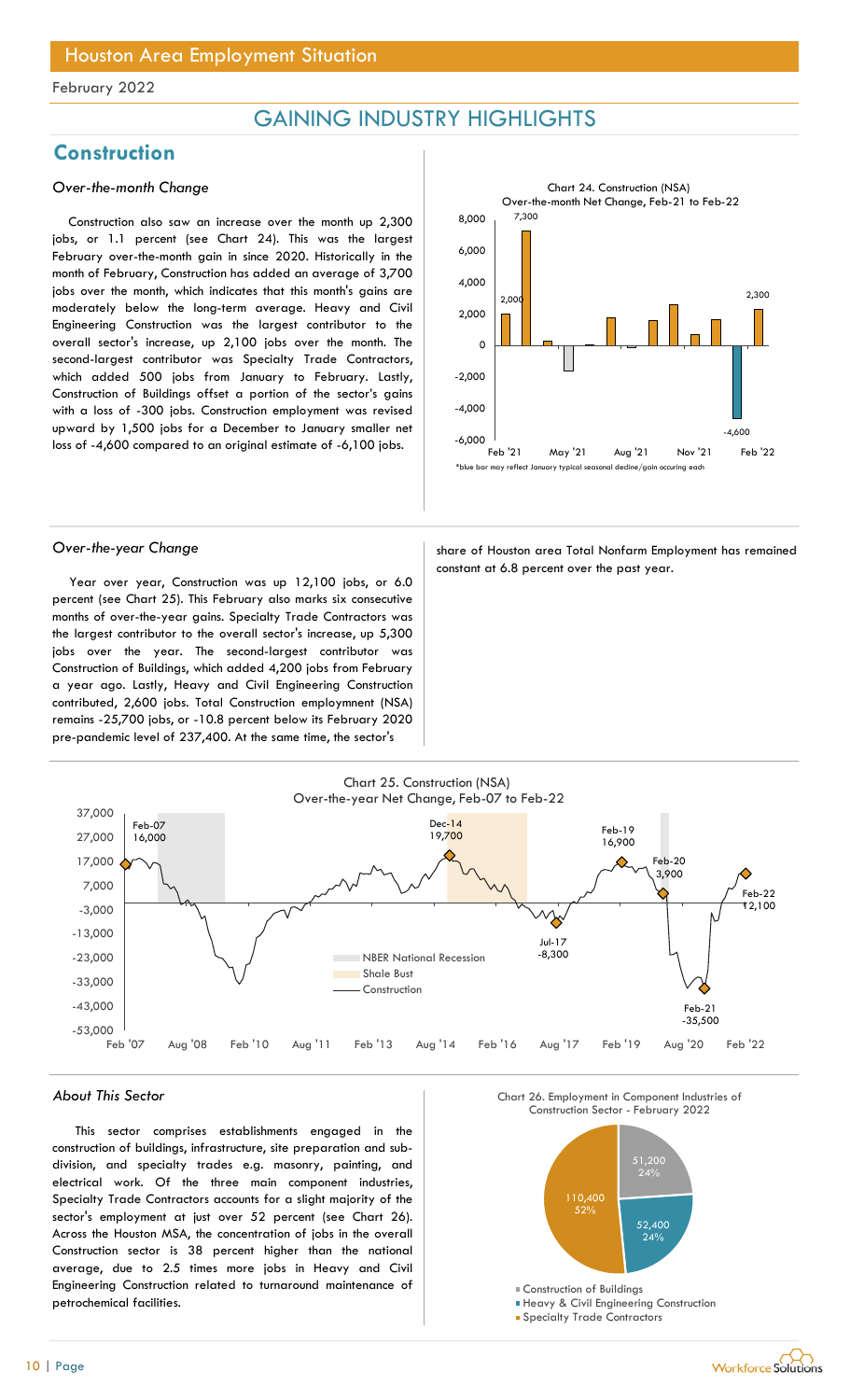## GAINING INDUSTRY HIGHLIGHTS

## Mining and Logging

### Over-the-month Change

Mining and Logging also saw an increase over the month up 1,700 jobs, or 2.7 percent (see Chart 27). This was the largestever gain in the month of February since records began in 1990. Oil and Gas Extraction was the largest contributor to the overall sector's increase, up 900 jobs over the month. The second-largest contributor was Support Activities for Mining, which added 800 jobs from January to February. Lastly, Other Mining and Logging Undefined saw no change over the month. Mining and Logging employment was revised upward by 100 jobs for a December to January larger net gain of 200 compared to an original estimate of 100 jobs.



Year over year, Mining and Logging was up 4,400 jobs, or 7.2 percent (see Chart 28). This was the largest over-the-year gain since March 2014's increase of 5,100 jobs. Among sectors currently showing growth, this sector is the third-fastest growing in percentage terms across the Houston area. Support Activities for Mining was the largest contributor to the overall sector's increase, up 2,700 jobs over the year. The second-largest contributor was Other Mining and Logging Undefined, which added 900 jobs from February a year ago. Lastly, Oil and Gas Extraction contributed, 800 jobs. Total Mining and Logging

Over-the-year Change employmnent (NSA) remains -14,600 jobs, or -18.6 percent below its February 2020 pre-pandemic level of 78,400. At the same time, the sector's share of Houston area Total Nonfarm Employment has remained constant at 2.0 percent over the past year.



#### About This Sector

This sector comprises establishments extracting naturally occurring minerals such as coal and ores; liquid minerals, such as crude petroleum and natural gas; and timber. Of the three main component industries, Support Activities for Mining accounts for a plurality of the sector's employment at 49 percent (see Chart 29). Across the Houston MSA, the concentration of jobs in the overall Mining and Logging sector is 5.2 times the national average, due to the region's role as a global hub for the oil and gas industry.



Other Mining & Logging Undefined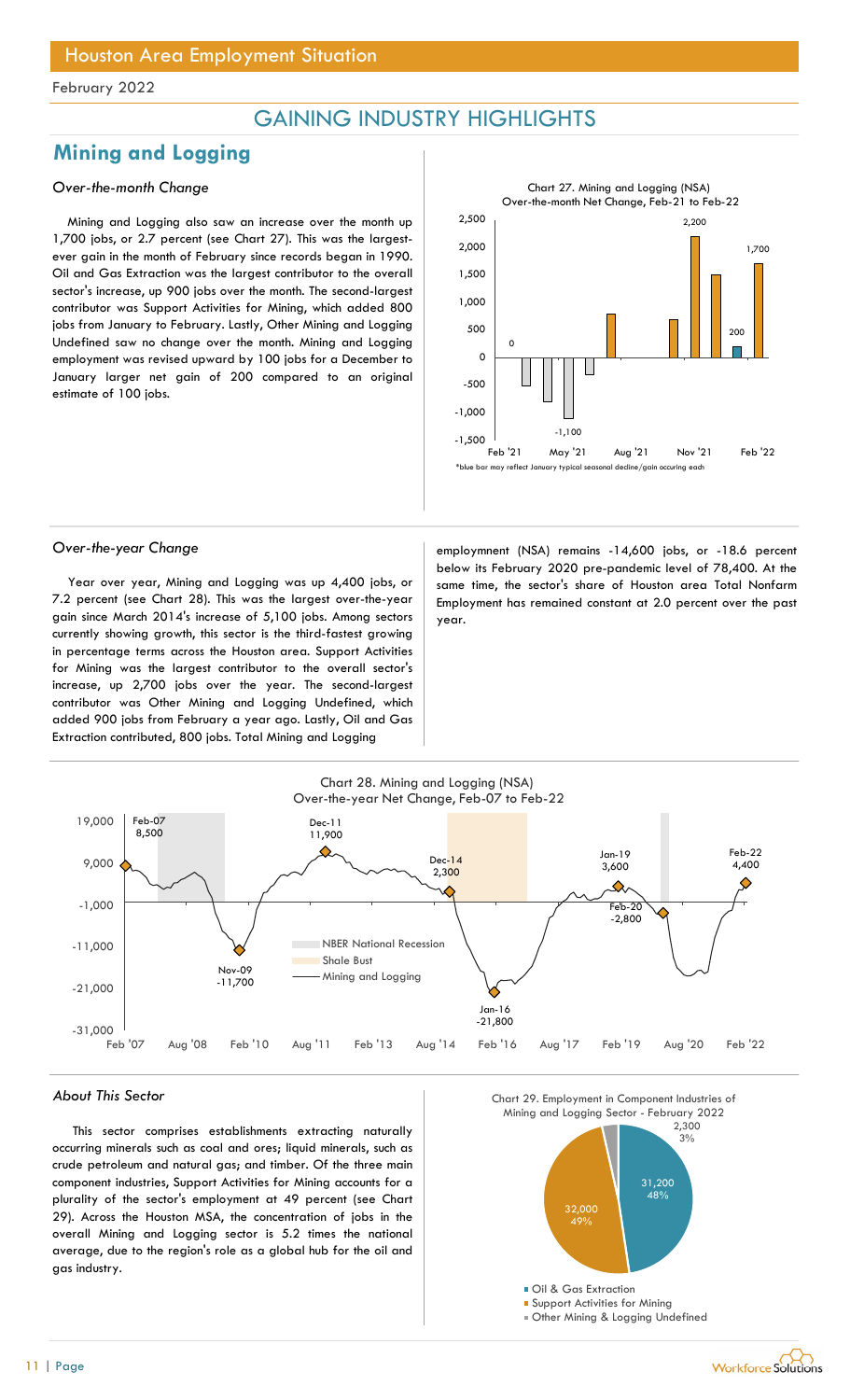## GAINING INDUSTRY HIGHLIGHTS

## **Manufacturing**

#### Over-the-month Change

Manufacturing also saw an increase over the month up 1,600 jobs, or 0.7 percent (see Chart 30). This was the largest February over-the-month gain in since 2018. Historically in the month of February, Manufacturing has added an average of 600 jobs over the month, which indicates that this month's gains are moderately above the long-term average. Durable Goods was the largest contributor to the overall sector's increase, up 1,700 jobs over the month. One component industry that provided a partial offset was Non-Durable Goods, which lost - 100 jobs from January to February. Manufacturing employment was revised downward by -500 jobs for a December to January larger net loss of -1,400 compared to an original estimate of - 900 jobs.



Year over year, Manufacturing was up 7,600 jobs, or 3.6 percent (see Chart 31). This was the largest over-the-year gain since June 2019's increase of 8,500 jobs. It also marks five consecutive months of over-the-year gains. Durable Goods was the largest contributor to the overall sector's increase, up 9,400 jobs over the year. One component industry that provided a partial offset was Non-Durable Goods, which lost -1,800 jobs from February a year ago. Total Manufacturing employmnent (NSA) remains -17,900 jobs, or -7.6 percent below its February 2020 pre-pandemic level of 234,500. At the same time, the

Over-the-year Change sector's share of Houston area Total Nonfarm Employment has fallen from 7.1 percent to 6.9 percent over the past year.



#### About This Sector

This sector comprises establishments engaged in the mechanical, physical, or chemical transformation of materials, substances, or components into new products. Of the two main component industries, Durable Goods accounts for the majority of the sector's employment at 63 percent (see Chart 32). Across the Houston MSA, the concentration of jobs in the overall Manufacturing sector is 19 percent less than the national average.



Durable Goods Mfa. Nondurable Goods Mfa.

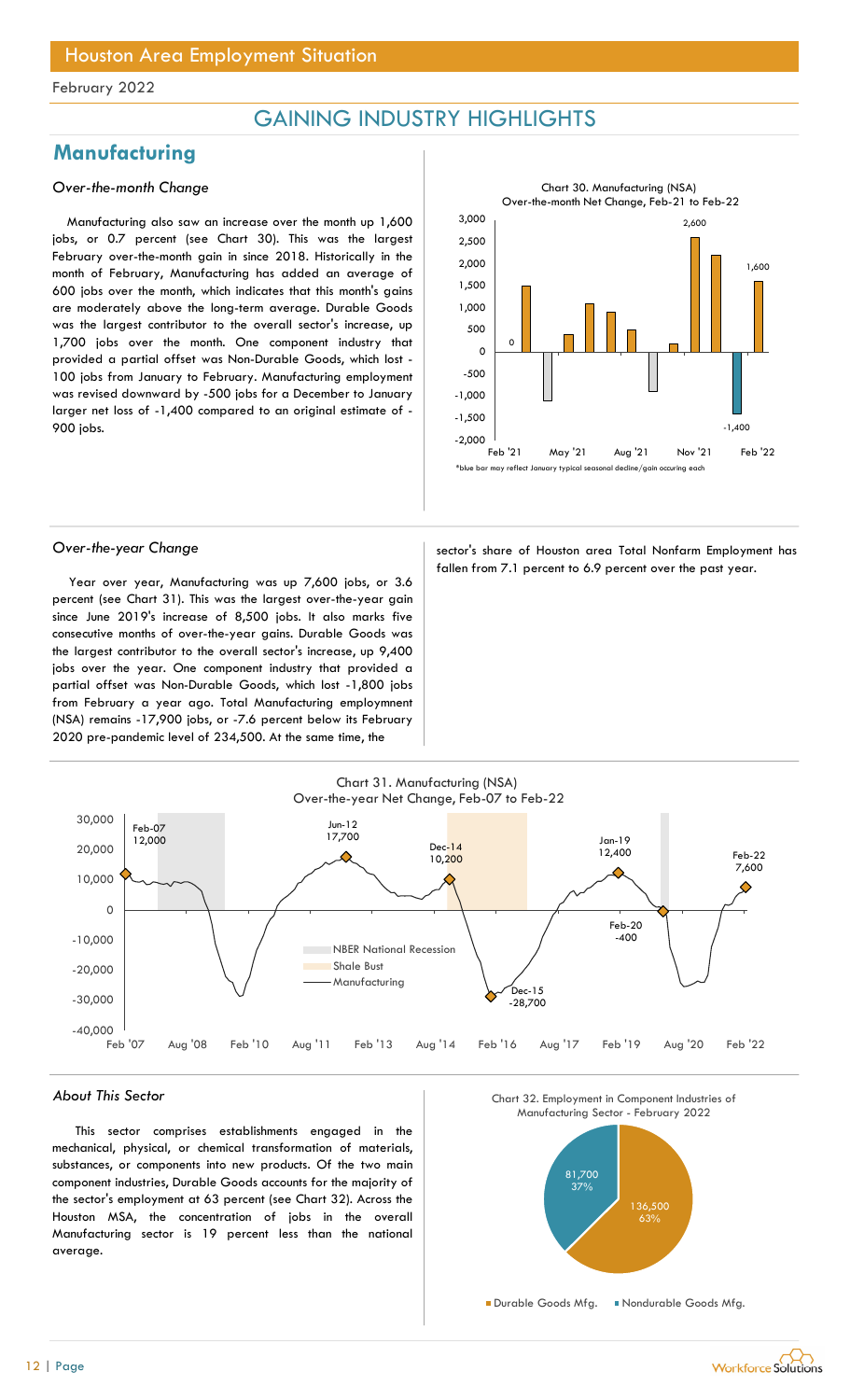## Houston Area Employment Situation

#### February 2022

## GAINING INDUSTRY HIGHLIGHTS

## Information

#### Over-the-month Change

Information was unchanged over the month. (see Chart 33). Historically in the month of February, Information has added an average of 100 jobs over the month, which indicates that this month's net zero change is slightly below the long-term average. Information employment saw no revision from December to January leaving the previous month's original increase of 300 intact.



Year over year, Information was up 3,600 jobs, or 12.9 percent (see Chart 34). This was the largest February over-theyear increase on record and the largest gain since September 2000's increase of 3,900 jobs. It also marks nine consecutive months of over-the-year gains. Among sectors currently showing growth, this sector is the second-fastest growing in percentage terms across the Houston area. Other Information Undefined was the largest contributor to the overall sector's increase, up 3,600 jobs over the year. One component industry, Telecommunications, saw no change from February a year ago.

Over-the-year Change Total Information employmnent (NSA) remains -1,200 jobs, or -3.7 percent below its February 2020 pre-pandemic level of 32,700. At the same time, the sector's share of Houston area Total Nonfarm Employment has remained constant at 0.9 percent over the past year.



#### About This Sector

This sector comprises establishments producing and distributing information and cultural products, e.g. traditional and online news publishing; software publishing; the motion picture and sound recording; TV broadcasting; and telecommunications. Of the two main component industries, Other Information Undefined accounts for the majority of the sector's employment at 61 percent (see Chart 35). Across the Houston MSA, the concentration of jobs in the overall Information sector is 49 percent less than the national average.





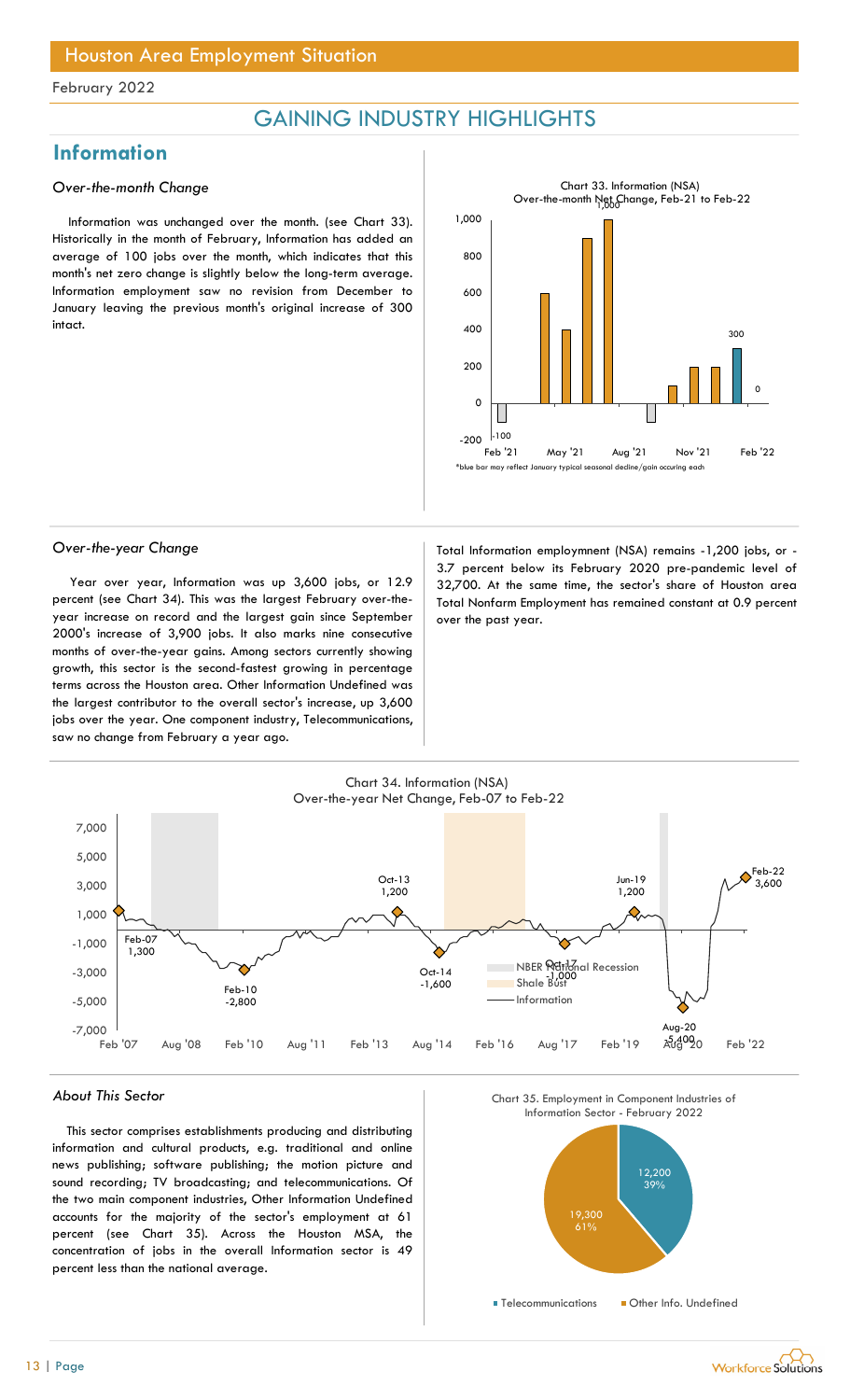## DECLINING INDUSTRY HIGHLIGHTS

## **Other Services**

#### Over-the-month Change

Other Services was the largest declining sector over the month down -700 jobs, or -0.6 (see Chart 36). This was the largestever decline in the month of February since records began in 1990. Historically in the month of February, Other Services has added an average of 1,100 jobs over the month, which indicates that this month's losses are substantially in contrast to the longterm average gain. NOTE: No subsector is published at the MSA level by the CES survey. See below for additional information. Other Services employment was revised downward by -500 jobs for a December to January larger net loss of -2,200 compared to an original estimate of -1,700 jobs.



#### Over-the-year Change

Year over year, Other Services was up 5,000 jobs, or 4.8 percent (see Chart 37). This was the largest February over-theyear increase on record. It also marks nine consecutive months of over-the-year gains. NOTE: No subsector is published at the MSA level by the CES survey. See below for additional information. Total Other Services employmnent (NSA) remains -9,100 jobs, or -7.6 percent below its February 2020 pre-pandemic level of 119,100. At the same time, the sector's share of Houston area Total Nonfarm Employment has remained constant at 3.5 percent over the past year.



#### About This Sector

This sector comprises establishments engaged in services not classified elsewhere such as equipment and machinery repair, religious activities, grantmaking, advocacy, and providing drycleaning and laundry services, and personal care services. Of the three main component industries, Personal and Laundry Services accounts for a plurality of the sector's employment at 48 percent as a subsector where self-employment is prevalent (source: Census - Non Employer Statistics and BLS - Quarterly Census of Employment and Wages) (see Chart 38).



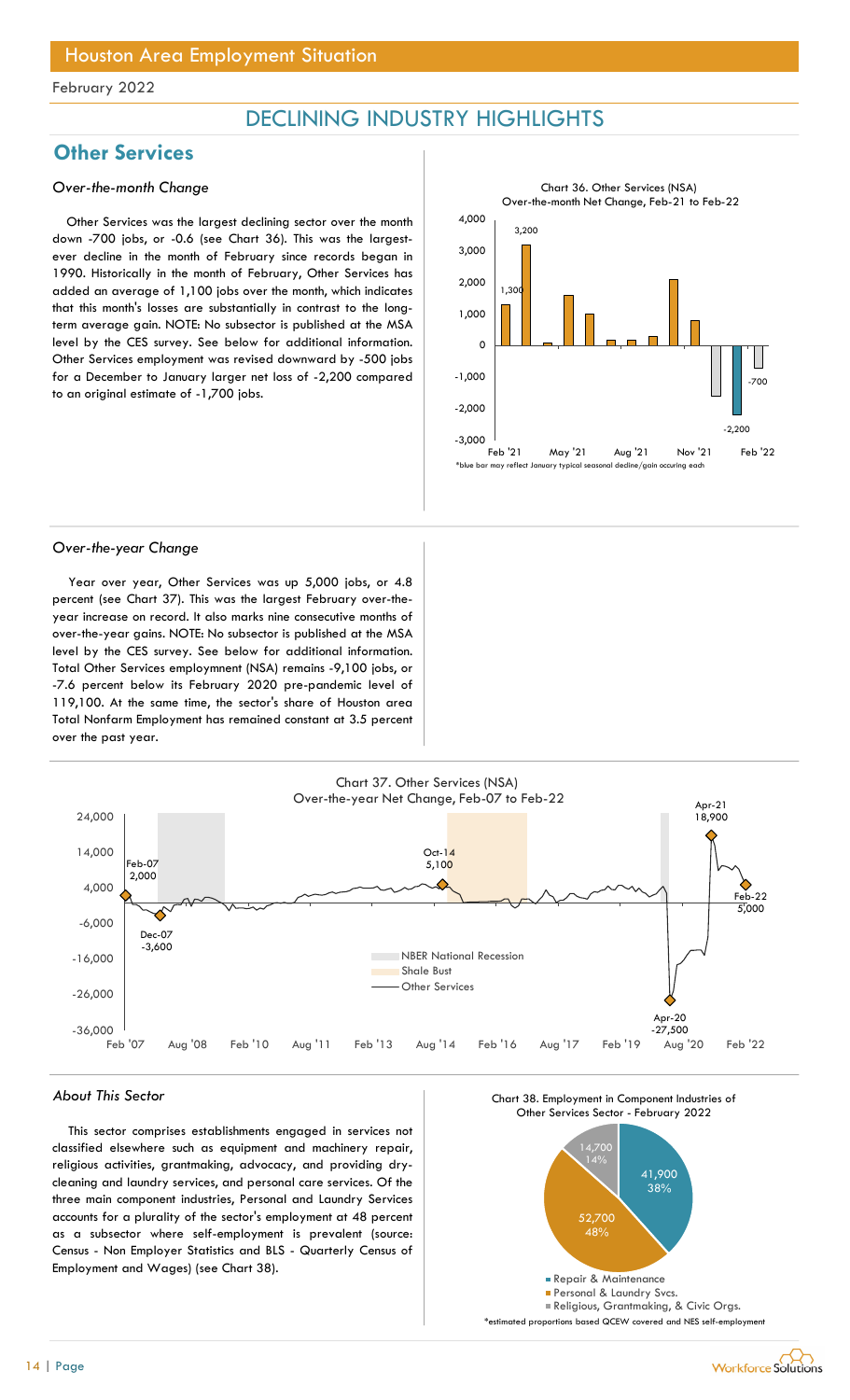## Local Area Unemployment Statistics

## Not-Seasonally Adjusted

### Houston Metro, Texas, and U.S. Unemployment

The Houston MSA (not-seasonally-adjusted) unemployment rate stood at 5.3 percent in February, down from January's 5.5 percent and down from 7.6 percent a year ago. This was above the statewide rate of 4.7 percent and above the national rate of 4.1 percent. An over-the-month decline in February is typical having occurred roughly 80 percent of the time over the past three decades making this month's decrease consistent with historical seasonal trends. 184,582 individuals were unemployed in Houston in February, down from January's 188,848 and down from 259,342 in February 2021 (see Charts 39 and 40).





#### County-level Unemployment

Among the 13 counties that comprise the Gulf Coast Workforce Development Area, unemployment rates in February ranged from a high of 7.8 percent in Liberty County to a low of 4.2 percent in Colorado. Over the month, 11 counties saw their unemployment rates decline in keeping with the region-wide decrease of -0.2 percentage points while one increased and one saw no change. Chambers saw the largest percentage-point decrease in unemployment down -0.5 pp. representing -83 fewer unemployed workers compared to the previous month. This was followed by Matagorda (-0.4 pp, -25 workers) and Liberty

(-0.4 pp, -96 workers). Over the year unemployment rates also fell, with Liberty posting the largest decrease, down -3.1 percentage points representing -1,044 fewer unemployed workers compared to a year ago followed by Chambers (-2.5 pp, -473 workers) and Galveston (-2.5 pp, -3,799 workers). Since peaking at 446,307 in May 2020 due to the COVID-19 global pandemic, the number of unemployed workers in the Gulf Coast Region has fallen by -257,685 as of this February (see Map 1 legend).



Workforce Solutions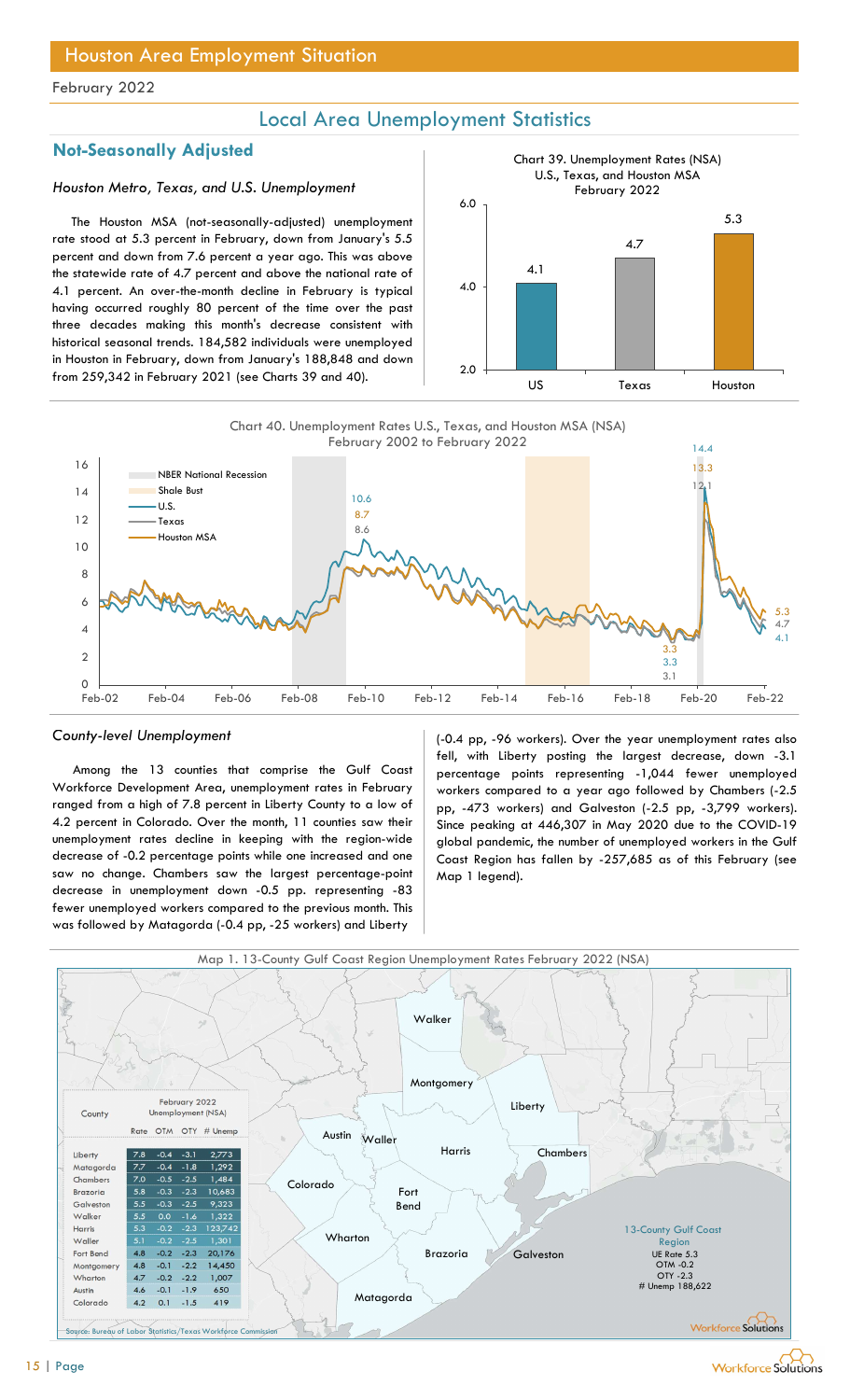## Local Area Unemployment Statistics (continued)

### Not-Seasonally Adjusted

### Unemployment Rates for Select Municipalities

Among the 17 cities in the Gulf Coast Workforce Development Area for which Local Area Unemployment Statistics are available, unemployment rates in February ranged from a high of 10.7 percent in Baytown to a low of 4.0 percent in Friendswood (see Map 2). Over the month, 12 cities saw their unemployment rates decline in keeping with the region-wide decrease of -0.2 percentage points while three saw no changes and two increased. Baytown saw the largest percentage-point

unemployment down -1.4 pp. representing -462 fewer unemployed workers compared to the previous month. This was followed by La Porte (-0.8 pp, -141 workers) and Pasadena (- 0.7 pp, -419 workers). Over the year unemployment rates also fell, with Baytown posting the largest decrease, down -4.4 percentage points representing -1,501 fewer unemployed workers compared to a year ago followed by Texas City (-3.8 pp, -841 workers) and Alvin (-3.3 pp, -403 workers). The 17 cities below accounted for 47 percent of the 188,622 unemployed workers across the Gulf Coast Region as of this February (see Map 2 legend).



## Seasonally Adjusted

### Houston Metro, Texas, and U.S. Unemployment

The Houston MSA (seasonally-adjusted) unemployment rate stood at 5.4 percent in January, down from December's 5.5 percent and down from 7.8 percent a year ago. This was above the statewide rate of 4.8 percentand above the national rate of 4.0 percent. down from 261,277 in January 2021 (see Charts 41 and 42). NOTE: Seasonally-adjusted data for the MSA are available with a one-month delay but are not available for the 13-County Region or 17 cities.





Chart 42. Unemployment Rates U.S., Texas, and Houston MSA (SA) January 2002 to January 2022

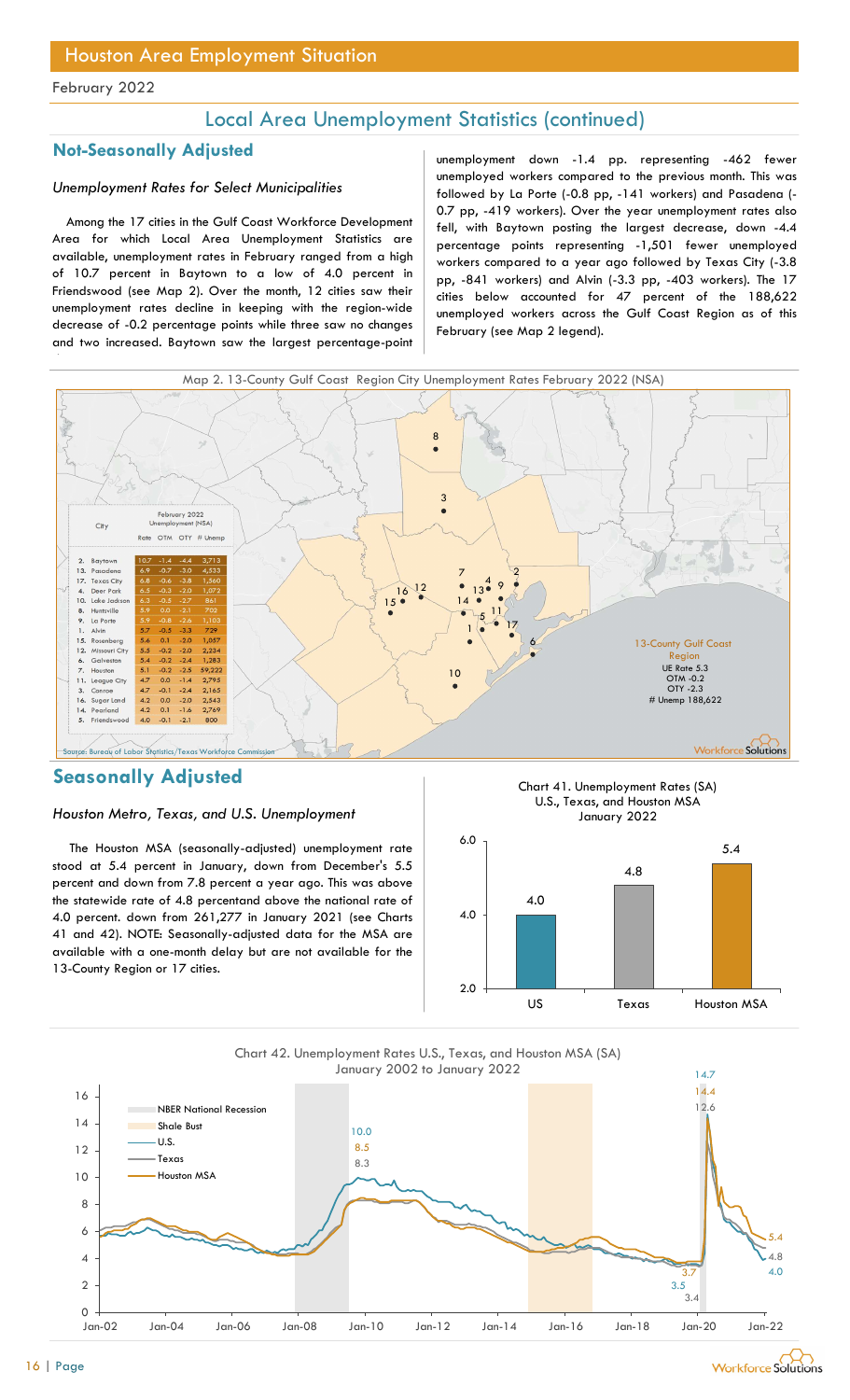## Gulf Coast Workforce Solutions Index (WSI)

WSI Reading February 2022:

4.75



### The Gulf Coast Workforce Solutions Index (WSI)

The WSI is an indicator designed to capture shifts in the local labor market, specifically the balance between available jobs and unemployed workers at a given point in time. Values above 4.0 signal a surplus of jobs while values less than 4.0 signal a surplus of jobseekers. The Gulf Coast Workforce Board monitors the WSI as part of its ongoing review of the 4.75 region's unemployment insurance work search requirement and reserves the right to adjust the number of weekly job search contacts as labor market conditions warrant. In the event of change to the work search requirement, the Board will notify the Texas Workforce Commission who will in turn notify UI recipients. **Solution Start Workforce Solutions Index (WSI)**<br>
VSI is an indicator designed to capture shifts in the local<br>
market, specifically the balance between available jobs<br>
nemenployed workers at a given point in time. Values<br>



### Workforce Solutions Index February

The Houston MSA WSI for February stood at 4.75, up from reading since April 2020's 4.97 at the start of the pandemic. Note that readings for November, December, and January were nearly identical indicating a brief period of consolidation before resumption of labor market momentum in favor of jobseekers.

Workforce Solutions